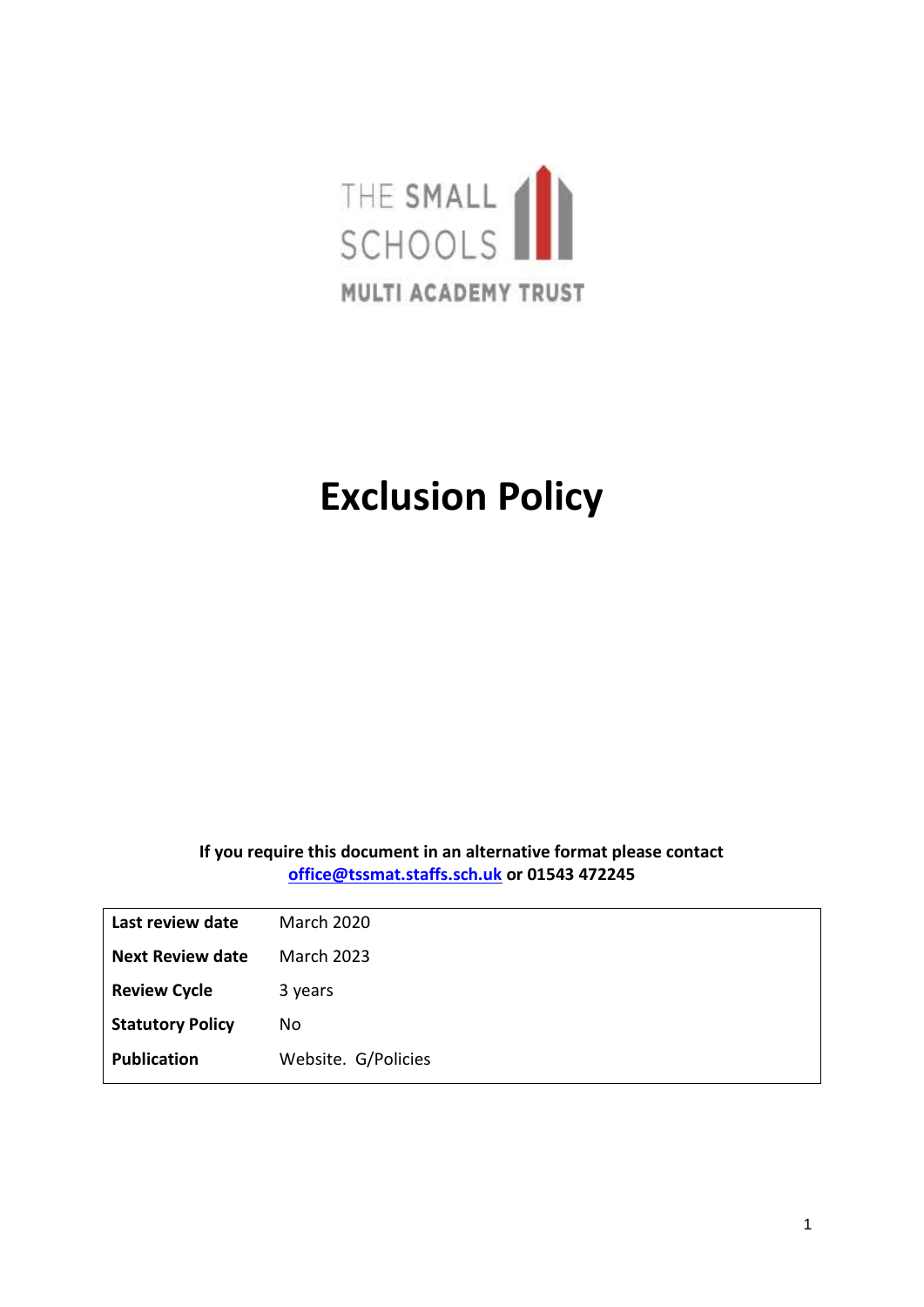# **Contents**

# **1. Aims**

The Small Schools Multi Academy Trust aims to ensure that:

- The exclusions process is applied fairly and consistently
- The exclusions process is understood by Directors, staff, parents and pupils
- Pupils in school are safe and happy
- Pupils do not become NEET (not in education, employment or training)

# **2. Legislation and statutory guidance**

This policy is based on statutory guidance from the Department for Education: [Exclusion](https://www.gov.uk/government/publications/school-exclusion)  [from maintained schools, academies and pupil referral units \(PRUs\) in England.](https://www.gov.uk/government/publications/school-exclusion)

It is based on the following legislation, which outline schools' powers to exclude pupils:

- Section 52 of the [Education Act 2002,](http://www.legislation.gov.uk/ukpga/2002/32/section/52) as amended by the [Education Act 2011](http://www.legislation.gov.uk/ukpga/2011/21/contents/enacted)
- [The School Discipline \(Pupil exclusions and Reviews\) \(England\) Regulations 2012](http://www.legislation.gov.uk/uksi/2012/1033/made)
- Sections 64-68 of the [School Standards and Framework Act 1998](http://www.legislation.gov.uk/ukpga/1998/31)

In addition, the policy is based on:

- Part 7, chapter 2 of the [Education and Inspections Act 2006,](http://www.legislation.gov.uk/ukpga/2006/40/part/7/chapter/2) which looks at parental responsibility for excluded pupils
- Section 579 of the [Education Act 1996](http://www.legislation.gov.uk/ukpga/1996/56/section/579), which defines 'school day'
- The [Education \(Provision of Full-Time Education for Excluded Pupils\) \(England\)](http://www.legislation.gov.uk/uksi/2007/1870/contents/made)  [Regulations 2007,](http://www.legislation.gov.uk/uksi/2007/1870/contents/made) as amended by [The Education \(Provision of Full-Time Education](http://www.legislation.gov.uk/uksi/2014/3216/contents/made)  [for Excluded Pupils\) \(England\) \(Amendment\) Regulations 2014](http://www.legislation.gov.uk/uksi/2014/3216/contents/made)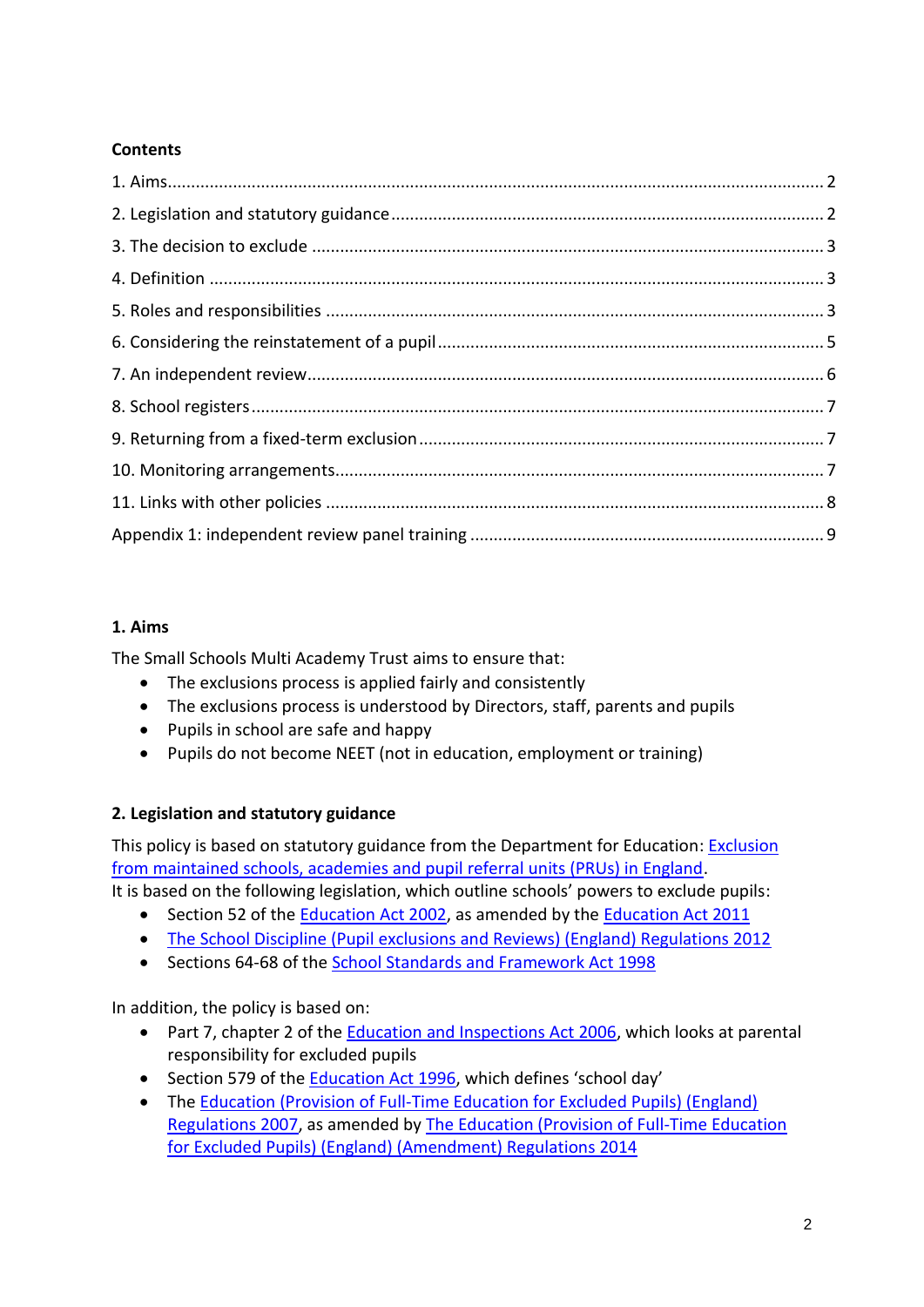This policy complies with our funding agreement and articles of association.

#### **3. The decision to exclude**

Only the Headteacher, or a person acting with the Headteacher's authority, can exclude a pupil from school. A permanent exclusion will be taken as a last resort. A decision to exclude a pupil will be taken only:

- In response to serious or persistent breaches of the school's behaviour policy, **and**
- If allowing the pupil to remain in school would seriously harm the education or welfare of others

Before deciding whether to exclude a pupil, either permanently or for a fixed period, the Headteacher will:

- Consider all the relevant facts and evidence, including whether the incident(s) leading to the exclusion were provoked
- Allow the pupil to give their version of events
- Consider if the pupil has special educational needs (SEN)

#### **4. Definition**

For the purposes of exclusions, a school day is defined as any day on which there is a school session. Therefore, INSET or staff training days do not count as a school day.

#### **5. Roles and responsibilities**

#### **5.1 The Headteacher**

#### **Informing parents**

The Headteacher will immediately provide the following information, in writing, to the parents of an excluded pupil:

- The reason(s) for the exclusion
- The length of a fixed-term exclusion or, for a permanent exclusion, the fact that it is permanent
- Information about parents' right to make representations about the exclusion to the Board of Directors and how the pupil may be involved in this
- Where there is a legal requirement for the Board of Directors to meet to consider the reinstatement of a pupil, and that parents have a right to attend a meeting, be represented at a meeting (at their own expense) and to bring a friend

The Headteacher will also notify parents by the end of the afternoon session on the day their child is excluded that for the first 5 school days of an exclusion, or until the start date of any alternative provision where this is earlier, parents are legally required to ensure that their child is not present in a public place during school hours without a good reason. Parents may be given a fixed penalty notice or prosecuted if they fail to do this.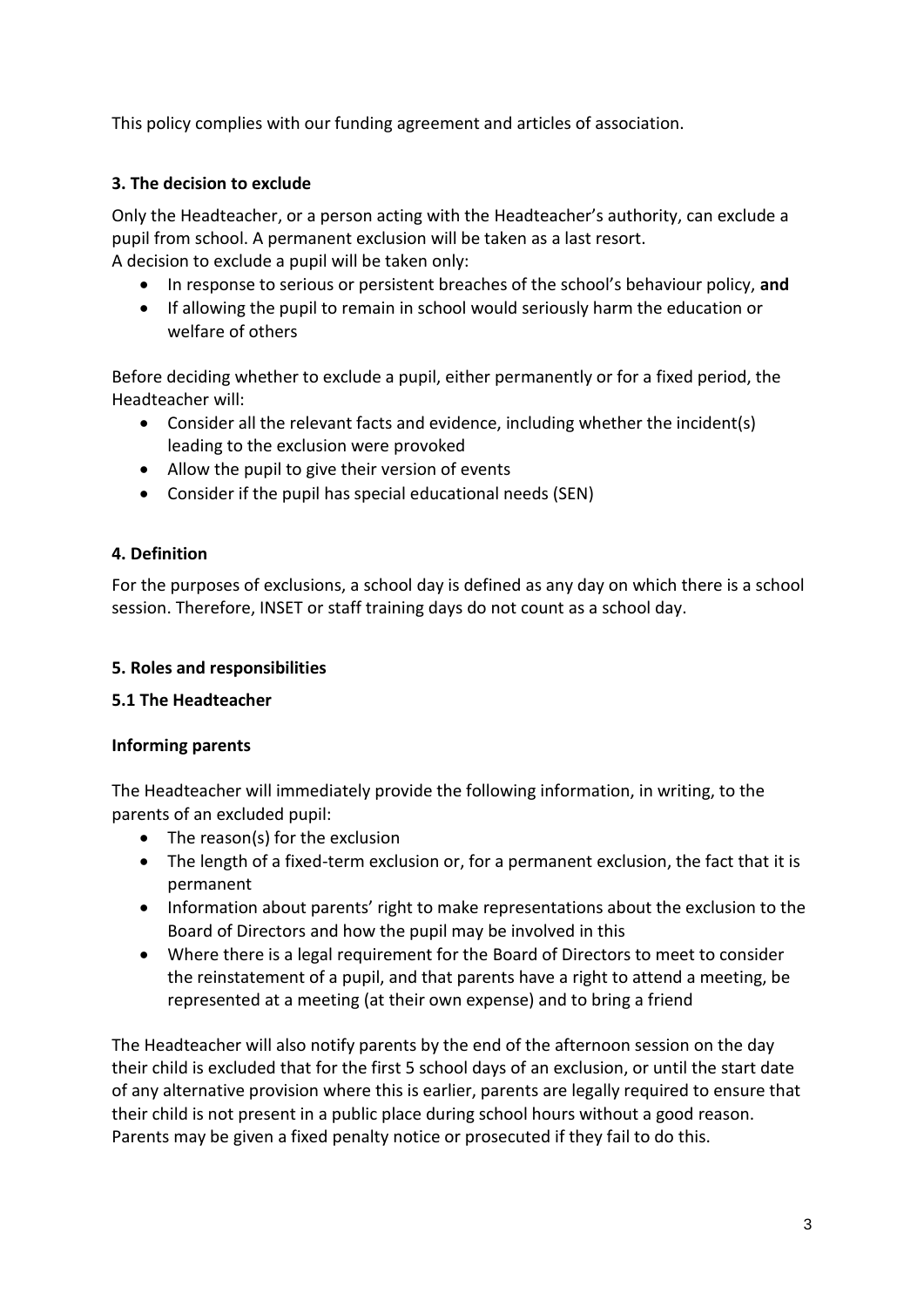If alternative provision is being arranged, the following information will be included when notifying parents of an exclusion:

- The start date for any provision of full-time education that has been arranged
- The start and finish times of any such provision, including the times for morning and afternoon sessions, where relevant
- The address at which the provision will take place
- Any information required by the pupil to identify the person they should report to on the first day

Where this information on alternative provision is not reasonably ascertainable by the end of the afternoon session, it may be provided in a subsequent notice, but it will be provided no later than 48 hours before the provision is due to start. The only exception to this is where alternative provision is to be provided before the sixth day of an exclusion, in which case the information can be provided with less than 48 hours' notice with parents' consent.

#### **Informing the Board of Directors and Local Authority**

The Headteacher will immediately notify the Board of Directors and the local authority (LA) of:

- A permanent exclusion, including when a fixed-period exclusion is made permanent
- Exclusions which would result in the pupil being excluded for more than 5 school days (or more than 10 lunchtimes) in a term
- Exclusions which would result in the pupil missing a public examination

For a permanent exclusion, if the pupil lives outside the LA in which the school is located, the Headteacher will also immediately inform the pupil's 'home authority' of the exclusion and the reason(s) for it without delay.

For all other exclusions, the Headteacher will notify the governing board and LA once a term.

#### **5.2 The Board of Directors**

The Board of Directors has a duty to consider the reinstatement of an excluded pupil (see section 6)

Within 14 days of receipt of a request, the Board of Directors will provide the secretary of state with information about any exclusions in the last 12 months.

For a fixed-period exclusion of more than 5 school days, the Board of Directors will arrange suitable full-time education for the pupil. This provision will begin no later than the sixth day of the exclusion.

# **5.3 The LA**

For permanent exclusions, the LA is responsible for arranging suitable full-time education to begin no later than the sixth day of the exclusion.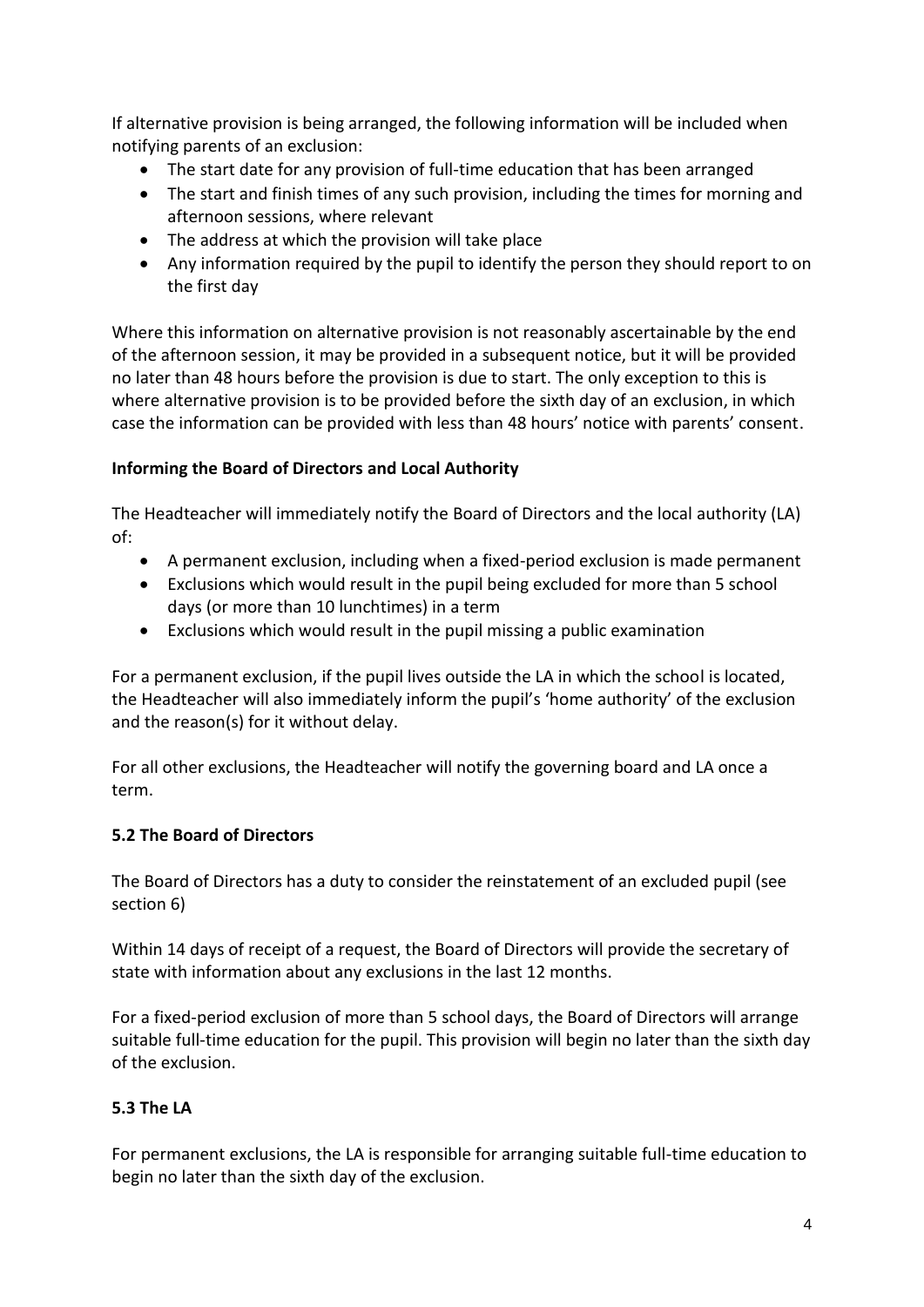#### **6. Considering the reinstatement of a pupil**

The Board of Directors will consider the reinstatement of an excluded pupil within 15 school days of receiving the notice of the exclusion if:

- The exclusion is permanent
- It is a fixed-term exclusion which would bring the pupil's total number of school days of exclusion to more than 15 in a term
- It would result in a pupil missing a public examination

If requested to do so by parents, the Board of Directors will consider the reinstatement of an excluded pupil within 50 school days of receiving notice of the exclusion if the pupil would be excluded from school for more than 5 school days, but less than 15, in a single term.

Where an exclusion would result in a pupil missing a public examination, the Board of Directors will consider the reinstatement of the pupil before the date of the examination. If this is not practicable, the Board of Directors will consider the exclusion and decide whether or not to reinstate the pupil.

The Board of Directors can either:

- Decline to reinstate the pupil, or
- Direct the reinstatement of the pupil immediately, or on a particular date

In reaching a decision, the Board of Directors will consider whether the exclusion was lawful, reasonable and procedurally fair and whether the Headteacher followed their legal duties.

They will decide whether or not a fact is true 'on the balance of probabilities', which differs from the criminal standard of 'beyond reasonable doubt', as well as any evidence that was presented in relation to the decision to exclude.

Minutes will be taken of the meeting, and a record of evidence considered kept. The outcome will also be recorded on the pupil's educational record.

The Board of Directors will notify, in writing, the Headteacher, parents and the LA of its decision, along with reasons for its decision, without delay.

Where an exclusion is permanent, the Board of Directors decision will also include the following:

- The fact that it is permanent
- Notice of parents' right to ask for the decision to be reviewed by an independent review panel, and:
	- $\circ$  The date by which an application for an independent review must be made
	- o The name and address to whom an application for a review should be submitted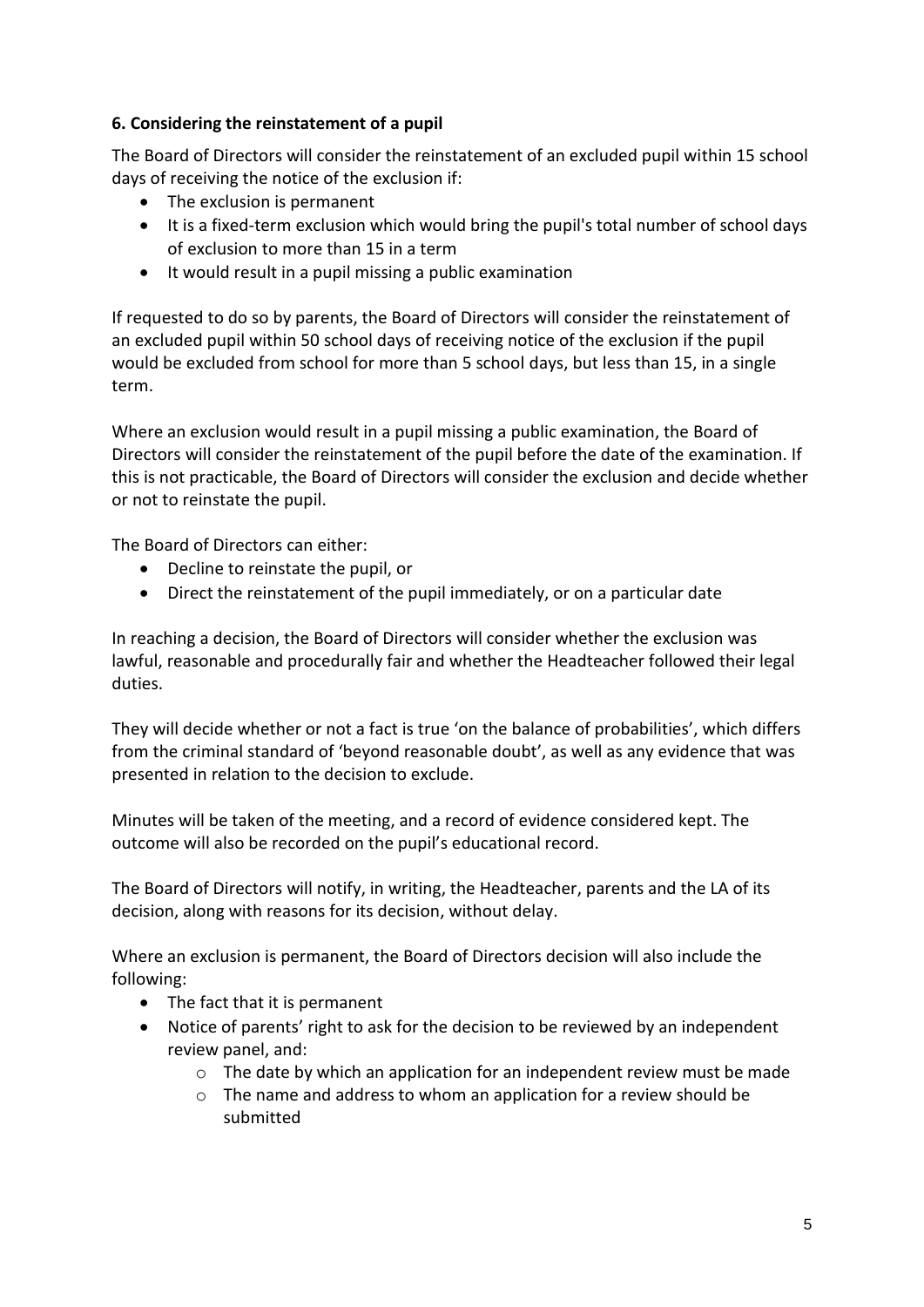- $\circ$  That any application should set out the grounds on which it is being made and that, where appropriate, reference to how the pupil's SEN are considered to be relevant to the exclusion
- $\circ$  That, regardless of whether the excluded pupil has recognised SEN, parents have a right to require the academy trust to appoint an SEN expert to attend the review
- o Details of the role of the SEN expert and that there would be no cost to parents for this appointment
- o That parents must make clear if they wish for an SEN expert to be appointed in any application for a review
- $\circ$  That parents may, at their own expense, appoint someone to make written and/or oral representations to the panel, and parents may also bring a friend to the review
- That if parents believe that the exclusion has occurred as a result of discrimination, they may make a claim under the Equality Act 2010 to the first-tier tribunal (special educational needs and disability), in the case of disability discrimination, or the county court, in the case of other forms of discrimination. A claim of discrimination made under these routes should be lodged within 6 months of the date on which the discrimination is alleged to have taken place

# **7. An independent review**

If parents apply for an independent review, the academy trust will arrange for an independent panel to review the decision of the governing board not to reinstate a permanently excluded pupil.

Applications for an independent review must be made within 15 school days of notice being given to the parents by the Board of Directors of its decision to not reinstate a pupil.

A panel of 3 or 5 members will be constituted with representatives from each of the categories below. Where a 5-member panel is constituted, 2 members will come from the Trust Directors category and 2 members will come from the Headteacher category.

- A lay member to chair the panel who has not worked in any school in a paid capacity, disregarding any experience as a school governor or volunteer
- Headteachers or individuals who have been a Headteacher within the last 5 years

A person may not serve as a member of a review panel if they:

- Are a member or director of the academy trust of the excluding school
- Are the Headteacher of the excluding school, or have held this position in the last 5 years
- Are an employee of the academy trust, or the Board of Directors, of the excluding school (unless they are employed as a Headteacher at another school)
- Have, or at any time have had, any connection with the academy trust, school, Board of Directors, parents or pupil, or the incident leading to the exclusion, which might reasonably be taken to raise doubts about their impartially
- Have not had the required training within the last 2 years (see appendix 1 for what training must cover)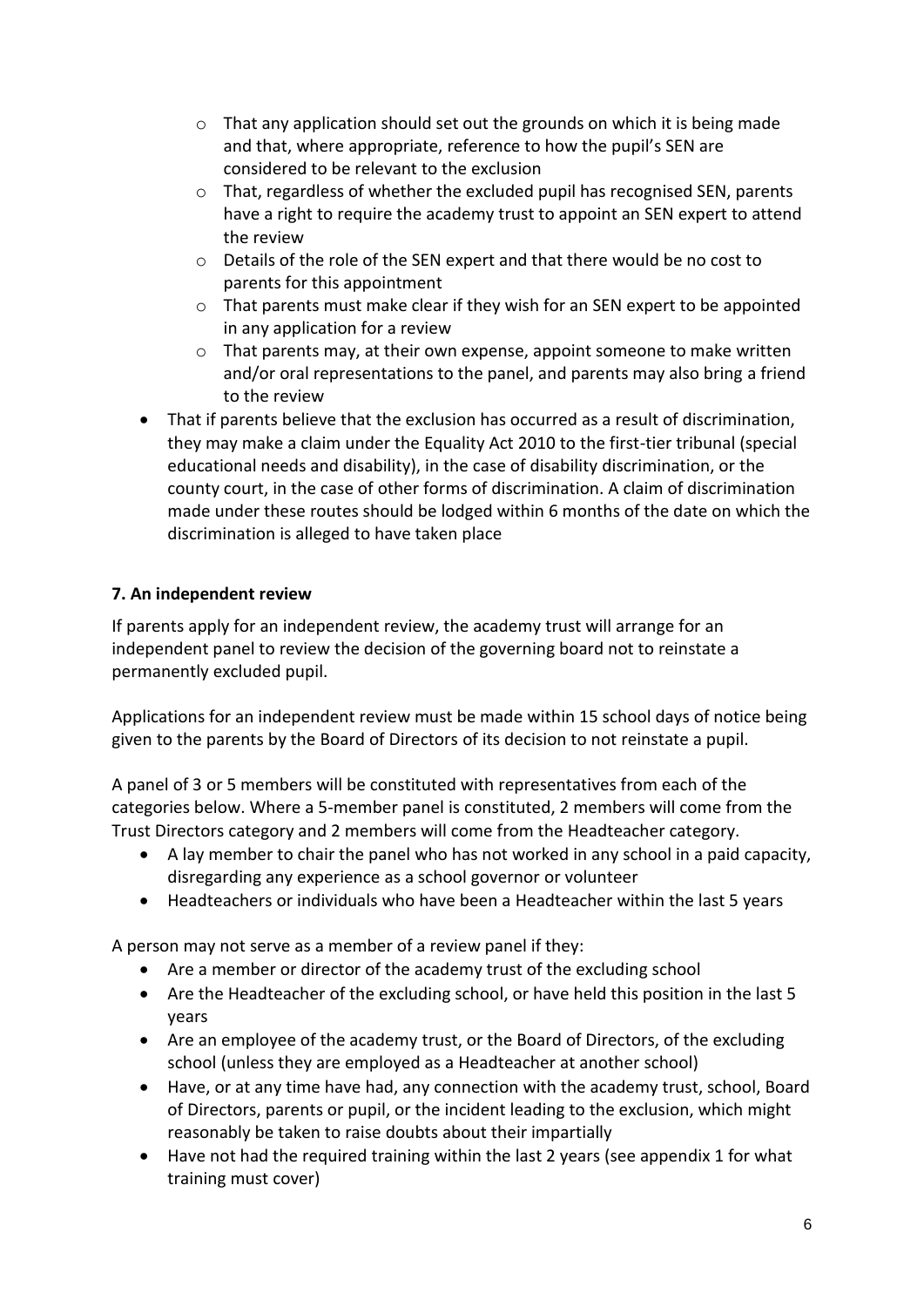A clerk will be appointed to the panel.

The independent panel will decide one of the following:

- Uphold the governing board's decision
- Recommend that the governing board reconsiders reinstatement
- Quash the governing board's decision and direct that they reconsider reinstatement (only when the decision is judged to be flawed)

The panel's decision can be decided by a majority vote. In the case of a tied decision, the chair has the casting vote.

#### **8. School registers**

A pupil's name will be removed from the school admissions register if:

- 15 school days have passed since the parents were notified of the exclusion panel's decision to not reinstate the pupil and no application has been made for an independent review panel, or
- The parents have stated in writing that they will not be applying for an independent review panel

Where an application for an independent review has been made, the Board of Directors will wait until that review has concluded before removing a pupil's name from the register.

Where alternative provision has been made for an excluded pupil and they attend it, code B (education off-site) or code D (dual registration) will be used on the attendance register. Where excluded pupils are not attending alternative provision, code E (absent) will be used.

#### **9. Returning from a fixed-term exclusion**

Following a fixed-term exclusion, a re-integration meeting will be held involving the pupil, parents, a member of senior staff and other staff, where appropriate.

The following measures may be implemented when a pupil returns from a fixed-term exclusion:

- Agreeing a behaviour management plan
- Putting a pupil 'on report'
- Internal isolation

#### **10. Monitoring arrangements**

The Chief Executive Officer monitors the number of exclusions every term and reports back to the Board of Directors They also liaise with the local authority to ensure suitable full-time education for excluded pupils.

This policy will be reviewed by Chief Executive Officer every three years. At every review, the policy will be shared with the governing board.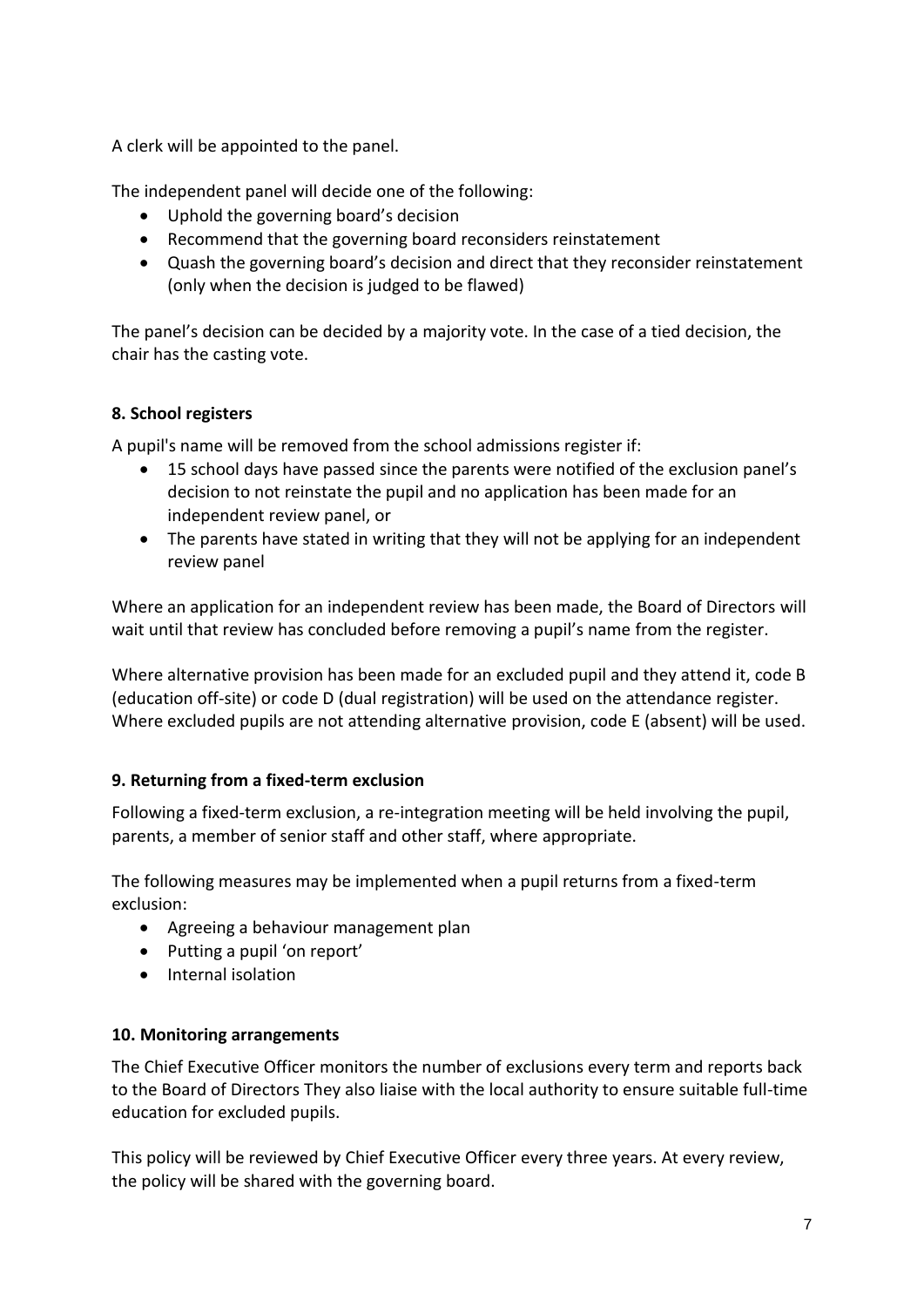# **11. Links with other policies**

This exclusions policy is linked to our

• Behaviour Policy